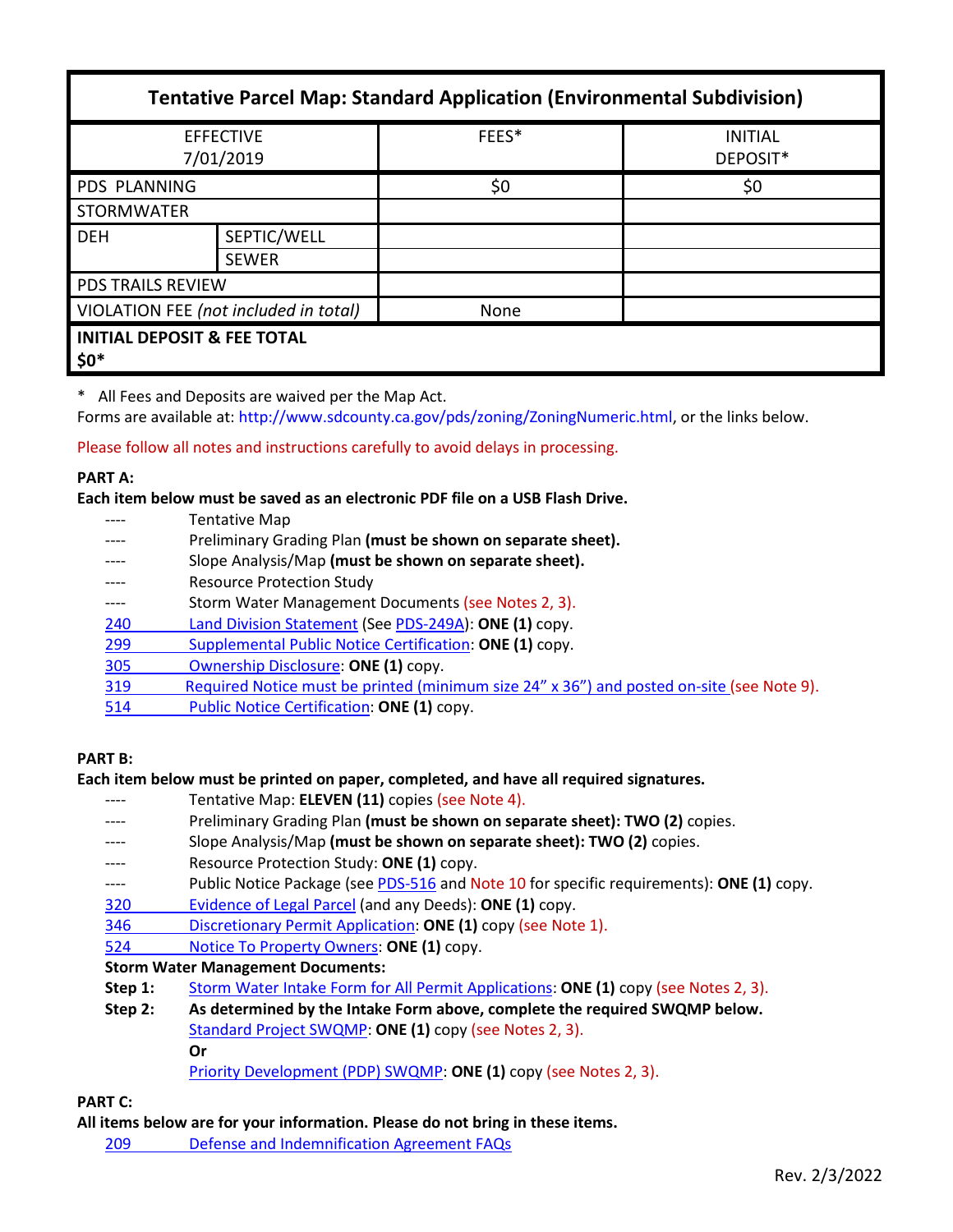| 249A | <b>Tentative Parcel Map Applicant's Guide</b>                  |  |  |
|------|----------------------------------------------------------------|--|--|
| 298  | <b>Supplemental Public Notice Procedure</b>                    |  |  |
| 314  | Major Use Permit Applicant's Guide                             |  |  |
| 515  | <b>Public Notice Procedure</b>                                 |  |  |
| 516  | <b>Public Notice Applicant's Guide</b>                         |  |  |
| 906  | <b>Signature Requirements</b>                                  |  |  |
|      | <b>Policy G-3: Determination of Legal Parcel</b>               |  |  |
|      | Policy I-49: Distribution of Notification of Land Use Hearings |  |  |
|      |                                                                |  |  |

### **NOTES:**

### 1. **IMPORTANT:**

A Registered Property Owner **MUST SUBMIT** a **Signed Letter of Authorization** for an Agent if;

An Authorized Agent signs the PDS-346 form and is not the registered owner of the parcel.

Or, the parcel is owned by two or more registered owners.

Or, not all of the registered owners are signing the PDS-346 form. Or, the Authorized Agent is not the Financially Responsible Party.

Or, the parcel is owned by a Corporation.

# **ADDITIONALLY:**

Financially Responsible Party **MUST SIGN** form PDS-126.

Financially Responsible Party **INFORMATION MUST MATCH EXACTLY** on form PDS-126 Authorized Agent **may sign** form PDS-346 **ONLY IF ATTACHED** to a **Signed Letter of Authorization.**

- 2. Save each complete Study, Report, Plot Plan, Map, etc., as an electronic PDF file onto ONE (1) USB Flash Drive. Provide only ONE (1) USB Flash Drive. Submit only the requested files. Files CANNOT have any security restrictions or passwords. Please name each PDF file on the USB Flash Drive based on the "Title or Type" of document being submitted (examples: Plot Plan, Resource Protection Study, Grading Plan). Please note: the USB Flash Drive will not be returned.
- 3. The Storm Water Intake Form determines whether a project requires a Standard SWQMP or Priority Development Project (PDP) SWQMP. These forms and documents must be submitted on paper and as PDF files on the USB Flash Drive and have all required signatures.
- 4. Maps are to be stapled together in sets and folded to 8½" x 11" (Size of map: 1 or 2 sheets 18" x 26") with the lower right-hand corner exposed.
- 5. Also distribute form PDS-314. Some minor subdivisions may qualify for an exemption from CEQA application requirements.
- 6. Take in for CEQA exemption, no fees required.
- 7. If project is a violation, plans must have Code Compliance Officer's stamp before accepting the application.
- 8. Your application package must be complete when you bring it in for submittal. The submittal process begins at the main "Check-In" counter on the first floor.
- 9. The applicant is responsible for the initial posting of the notice(s) and assuring that the notice(s) stays posted until the eleventh day after final action is taken on the permit application, at which time the applicant shall remove the notice(s). The Notice shall be posted within ten (10) days of payment of the application fees. Applicants shall use PDS-319 (Public Notice) which can be found at <https://www.sandiegocounty.gov/content/dam/sdc/pds/zoning/formfields/PDS-PLN-319.pdf> or can be requested at the time of application submittal. Please see PDS-298 and PDS-515 for complete posting requirements. **The applicant must email the Planner photo(s) showing that the required Notice has been posted.**

Failure to post or comply with the posting guidelines may delay processing of your project or delay the public hearing.